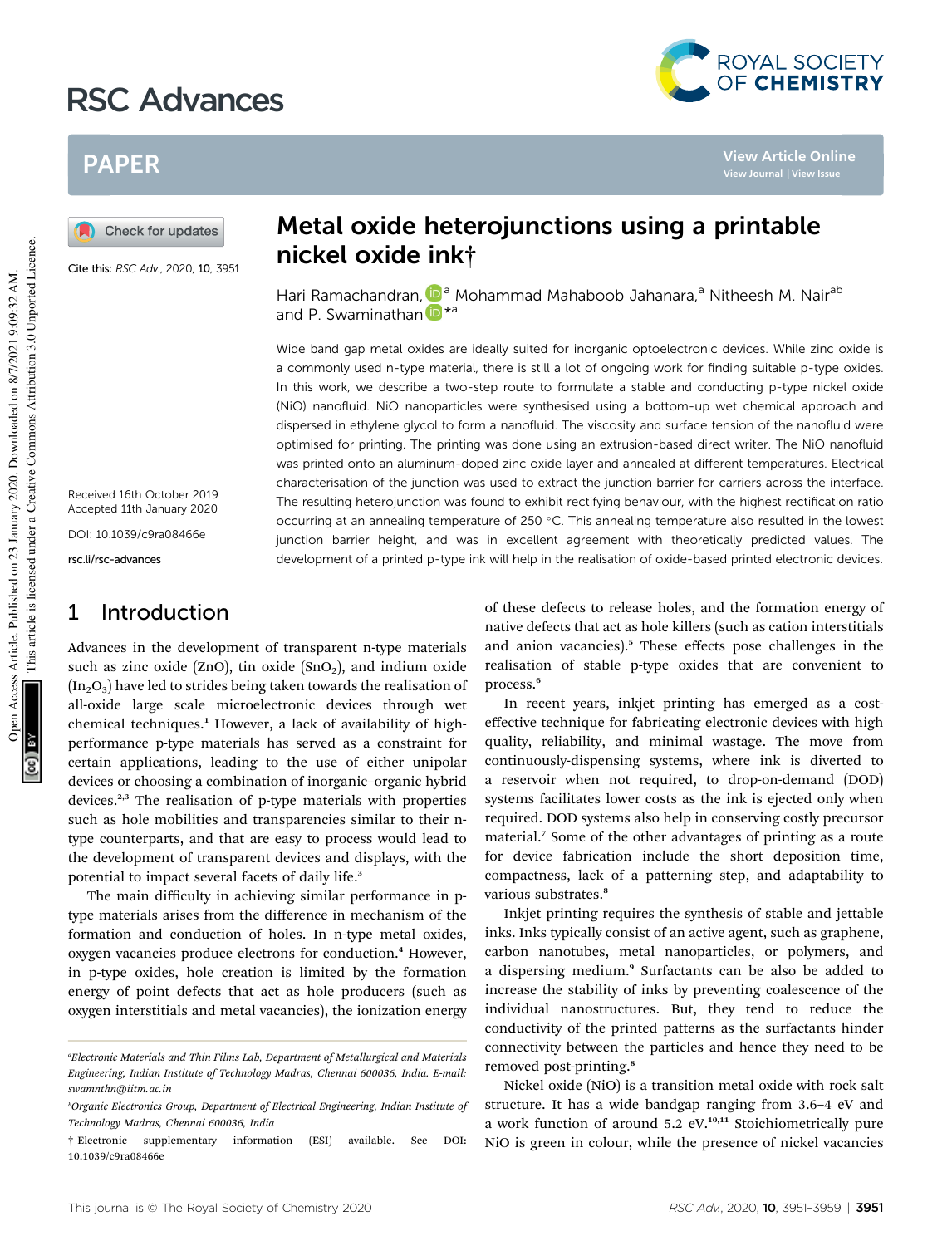**View Article Online**

 $(V_{\text{Ni}})$  causes it to be black, and also imparts a stable p-type character to the material. $12,13$  NiO thin films have been deposited by a variety of physical routes (such as magnetron sputtering,<sup>14-16</sup> pulsed laser deposition,<sup>17</sup> and electron beam deposition<sup>18</sup>) and chemical routes (including sol-gel processing, $19$  spray pyrolysis, $20$  and atomic layer deposition<sup>21</sup>). NiO shows promise in myriad applications, such as thin film transistors, $2^{2-25}$  pn junctions, $2^{6-29}$  electrochromic displays, $3^{0}$  resistive switching memory,<sup>31</sup> optoelectronic,<sup>32,33</sup> and photovoltaic<sup>17,33-35</sup> devices. NiO based printed devices have been used in several applications, such as pesticide detection, $36$  as thermistors, $37$  and as hole-transport layers in solar cells.<sup>38</sup>

Pure ZnO is a wide bandgap semiconductor, with a direct gap of 3.37 eV, and a work function of 4.65 eV.<sup>8,39</sup> The presence of oxygen vacancies  $(V<sub>O</sub>)$  causes shallow donor states near the bottom of the conduction band. This renders ZnO as an intrinsically n-type semiconductor. Aluminum-doped zinc oxide (AZO) has better conductivity, stability, and transparency when compared to undoped ZnO.7,8,40 It is a degenerate semiconductor, with its Fermi level being close to the conduction band minimum, making its work function equal to its electron affinity  $(4.65 \text{ eV})$ .<sup>41</sup> AZO also finds application as a transparent conducting oxide, with the potential to replace expensive indium tin oxide.

In this work, we describe the synthesis of phase pure, nanosized NiO using a bottom-up chemical approach, and the subsequent formulation of a surfactant-free NiO–ethylene glycol (EG) based printable ink. The ink was printed using a custom built direct writer onto AZO coated glass substrates, and the heterojunction annealing conditions were optimised. The phase purity of the nanoparticles was obtained using X-ray diffraction (XRD) and using Fourier-transform infrared spectroscopy (FTIR). The particles were imaged using transmission electron microscopy (TEM) and scanning electron microscopy (SEM). The Raman spectrum of the synthesised NiO was studied to characterise the defects in the material. The absorption spectrum of NiO was measured to obtain the optical gap of the material. The viscosity, surface tension, and contact angle of the synthesised ink were measured to ascertain its printability and wettability. The *I*–*V* response of the printed heterojunction was studied using a four-probe setup, and the junction's morphology was imaged using optical microscopy and profilometry. We found that rectification ratios in excess of 1000 could be achieved using suitable printing  $(60 °C)$  and junction annealing temperatures (250  $^{\circ}$ C). The values of the junction barrier height were found to be in excellent agreement with theoretically predicted values, for junctions annealed at this temperature. This work provides a step towards the development of printable metal oxide heterojunctions.

### 2 Experimental procedure

### 2.1 Materials

All chemicals were of reagent grade and used without any further purification. Nickel chloride hexahydrate (NiCl<sub>2</sub> $\cdot$ 6H<sub>2</sub>O), hydrazine monohydrate  $(N_2H_4 \cdot H_2O)$ , potassium hydroxide (KOH), acetone, and ethanol were obtained from Sigma-Aldrich.

The AZO coated glass slides were purchased from Techinstro Industries. The AZO layer had a thickness of 800–850 nm, sheet resistances of 8-10  $\Omega$  sq<sup>-1</sup>, and transparency of approximately 80% in the 400–1000 nm range.

#### 2.2 Synthesis of NiO nanoparticles

NiO nanoparticles were synthesised by the thermal decomposition of nickel hydroxide  $(Ni(OH)_2)$  through a modification of the technique reported by El-Kemary *et al.*<sup>42</sup> The method relies upon the complex forming ability of the  $Ni<sup>2+</sup>$  ion. Nickel forms a complex with hydrazine in an ethanolic medium, and on the action of a strong base, precipitates out as green nickel hydroxide. The hydroxide is dried before being annealed to convert it to NiO.

A 0.11 M solution of nickel chloride hexahydrate was prepared in absolute ethanol. Hydrazine monohydrate was added such that  $[Ni^{2+}/N_2H_4] = 5$ . The pH of the mixture was adjusted to 12 using KOH (1 M solution). The mixture was stirred for 2 h at room temperature and was allowed to rest for a further 2 h. The solid component of the mixture was collected using a centrifuge, and was washed multiple times with a 0.1 M solution of KOH in deionized water and then with acetone. The resulting bright green material was dried in an oven at 80 °C for 5 h and annealed in a furnace at 400  $^{\circ}$ C for 2 h. The black material obtained was then ground to a fine powder using a mortar and pestle.

### 2.3 Formulation of NiO nanoink

Based on a previous work, a 4 vol% dispersion of metal oxide nanoparticles in EG was found to have optimal properties for inkjet printing.<sup>8</sup> The same formulation was used here. NiO powder was carefully weighed and then added to EG to obtain the required vol%. The solution was sonicated for 3 h using a Branson 2800 bath ultrasonicator to ensure uniform dispersion of the NiO particles in EG.

Glass slides were cleaned by sonicating in ethanol, acetone, isopropyl alcohol, and deionized water. The ink was dropcast on the slides using a micropipette. The dropcasting was done at a range of temperatures (30–60  $^{\circ}$ C) to observe how it affected the uniformity of the pattern. A dwell time of 10 min was allowed, after which the slides were baked at 120  $\degree$ C for one hour to remove the solvent from the dropcast patterns.

### 2.4 Direct writing of the nanoink

The printing of the ink was done using a custom-built direct writer, manufactured by Tvasta Manufacturing Solutions, Pvt. Ltd. The ink is loaded into a commercially available medical syringe, from where it is extruded out of a needle (0.2 mm diameter). The syringe can move in the *x*-direction while the substrate bed can move in the *y*-direction. A plunger, moving in the *z*-direction, controls the extrusion of the ink. The substrate bed can also be heated up to 70  $\degree$ C during deposition. The movement of the syringe and bed is controlled by Repetier-G software. Further details about the printer and the printing process are available in the ESI.† The direct writer setup is shown in Fig. S1.†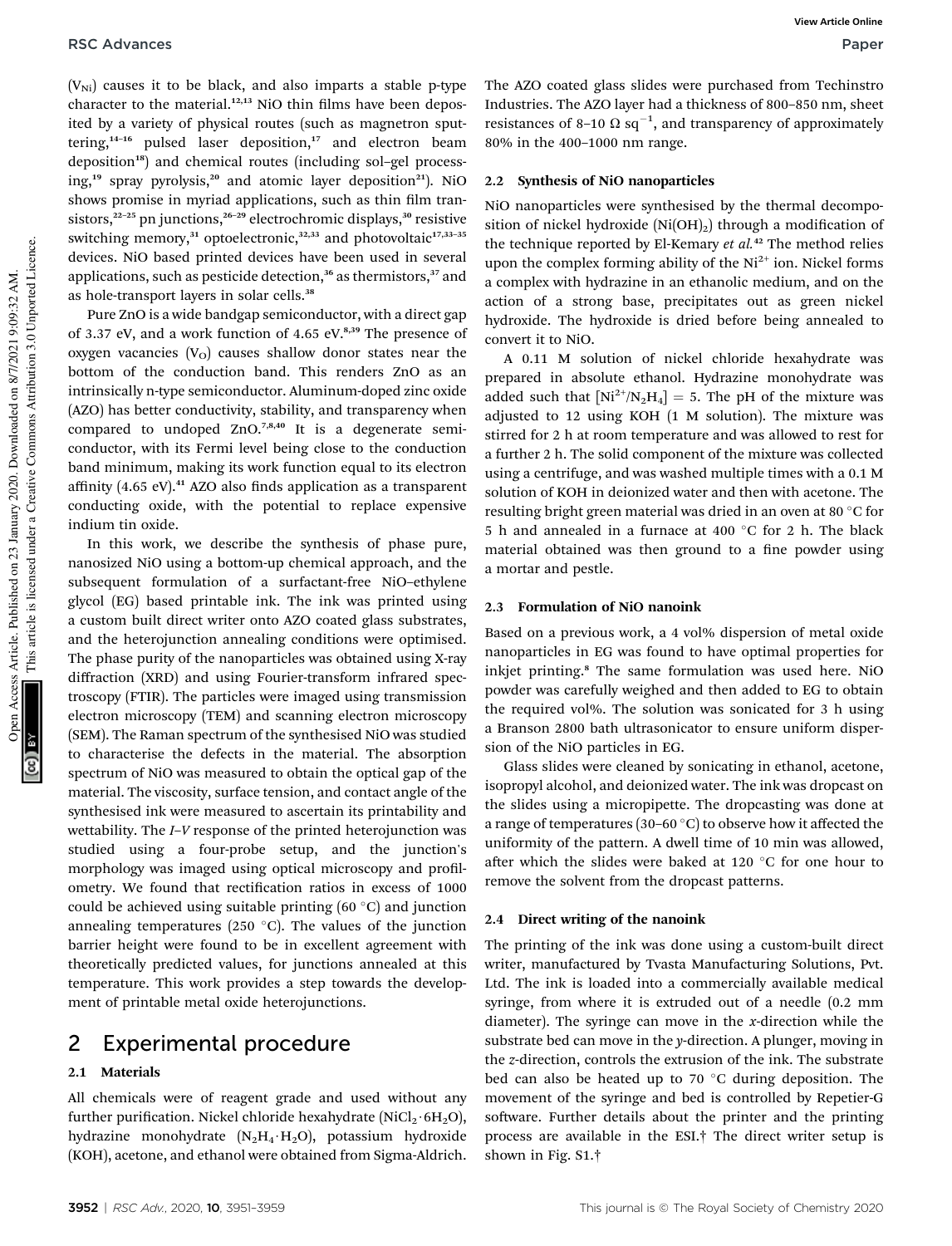A 1.5  $\times$  1.5 cm filled square pattern was loaded into the software and the ink was printed onto cleaned glass slides. The patterns were then dried to remove the excess solvent, and annealed to facilitate connectivity of the nanoparticles in the printed layer. Table 1 gives the parameters used in the printing. The optimisation of these parameters has been described elsewhere.<sup>8</sup>

#### 2.5 Formation of the heterojunctions

AZO coated glass slides were cleaned by sonicating in ethanol, isopropyl alcohol, and deionized water. A 1.5  $\times$  1 cm filled pattern was loaded into the software. After printing and drying, the patterns were annealed at different temperatures to observe its effect on the *I*–*V* characteristics of the heterojunction. The printing parameters are shown in Table 1. Aluminum contacts (350 nm thickness) were then deposited on both NiO and AZO using thermal evaporation. A suitable mask was used to isolate the contacts. Aluminum contacts were also deposited onto a plain AZO coated slide in order to verify that the aluminum– AZO junction was ohmic in nature.

#### 2.6 Characterisation equipment

Crystallographic information was obtained by XRD, Xpert Pro PANalytical diffractometer, with Cu-Ka radiation of wavelength 0.154 nm. The morphology of the as-synthesised particles was analyzed by TEM, Tecnai F20, FEI, operating at an accelerating voltage of 200 kV. The agglomeration of the nanoparticles was imaged using SEM, Quanta 400, operating at an accelerating voltage of 20 kV. The infrared absorption was obtained using a Jasco FT/IR-6300 Infrared Spectrometer. The Raman spectrum was obtained using a Witec UHTS 300 Spectrometer, with an excitation wavelength of 514.5 nm. The absorption spectrum was obtained in the 200–800 nm range, using a Jasco 650 Spectrometer. The viscosity of the nanofluid was measured using a rheometer, Physical MCR 301, Anton Paar, over a shear rate range of 100–1000  $\rm s^{-1}$  at room temperature. Parallel plate geometry was used for this, with a plate diameter of 25 mm. The surface tension of the ink and the contact angle of the ink deposited on glass and AZO coated glass was obtained using an Apex Acam-D3 Contact Angle Meter. The height of the printed patterns and surface roughness were measured using an AEP Tech Nanomap 1000 WLI optical profiler. Optical micrographs of the dropcast and printed patterns were obtained using Metallic 3 Leitz Wetzlar Microscope. Current-voltage

|  | Table 1 Parameters used for printing onto glass and AZO coated glass |  |  |  |  |  |  |  |
|--|----------------------------------------------------------------------|--|--|--|--|--|--|--|
|--|----------------------------------------------------------------------|--|--|--|--|--|--|--|

| Parameter                | Glass substrate | AZO glass substrate |
|--------------------------|-----------------|---------------------|
| Printing volume          | $210 \mu L$     | $280 \mu L$         |
| Number of printed layers |                 | 2                   |
| Bed temperature          | 30 and 60 °C    | $60^{\circ}$ C      |
| Drying temperature       | $120^{\circ}$ C | $120\text{ °C}$     |
| Drying time              | 1 <sub>h</sub>  | 1 <sub>h</sub>      |
| Annealing temperature    | 250 °C          | 200, 250 & 300 °C   |
| Annealing time           | 2 <sub>h</sub>  | 2 <sub>h</sub>      |
|                          |                 |                     |

measurements were made using a Keithley 4200A-SCS parameter analyzer.

### 3 Results and discussion

#### 3.1 Characterisation of NiO nanoparticles

The chemical synthesis route adapted here involves the preparation of nickel hydroxide, which is then converted into NiO by annealing at low temperature (400  $\degree$ C for 2 h). The XRD pattern of the annealed powder is shown in Fig. 1. The peaks in the diffraction pattern correspond to crystalline cubic NiO (ICDD card number 98-005-2854). Scherrer formula was used to obtain the crystallite size, using the (200) peak, which had the highest intensity. The crystallize size was found to be 50 nm.

Fig. 2 shows a representative TEM image of the NiO nanoparticles. The spread of individual particle sizes was found to be approximately 15–65 nm, which was in agreement with the crystallite size obtained from Scherrer formula. The particles were observed to have a tendency to agglomerate (Fig. S2 in ESI†), since no surfactant was added during the synthesis.

Fig. 3 shows the infrared absorption behaviour of the precursor  $Ni(OH)_{2}$  and the NiO formed after annealing. The intense peak at 3634  $cm^{-1}$  corresponds to the hydroxide stretching mode in  $Ni(OH)_2$ .<sup>42</sup> The sharp peaks present in both samples at 470 and 520  $\text{cm}^{-1}$  correspond to the Ni-O stretching mode in NiO and  $Ni(OH)_2$ .<sup>43</sup> The broad peak centered at 3440  $\text{cm}^{-1}$  and the peak at 1635  $\text{cm}^{-1}$  correspond to the stretching and bending mode of the O-H bond in  $H<sub>2</sub>O$ , while the peak at 1390 and 2400  $\text{cm}^{-1}$  correspond to the asymmetric and symmetric stretching mode of the O=C bond in  $CO<sub>2</sub>$ .<sup>42</sup> Ultrafine NiO and  $Ni(OH)_2$  nanoparticles are known to adsorb atmospheric  $CO<sub>2</sub>$  and water vapour, leading to the detection of these compounds in both materials.<sup>42-44</sup> The absence of the peak at 3634  $\text{cm}^{-1}$  in the NiO sample indicates that the oxidation of the nickel hydroxide to nickel oxide is complete, and that there is no unreacted hydroxide left.



Fig. 1 X-ray diffraction pattern of the synthesised nanocrystalline particles matches the ICDD file for NiO (ICDD card number 98-005- 2854).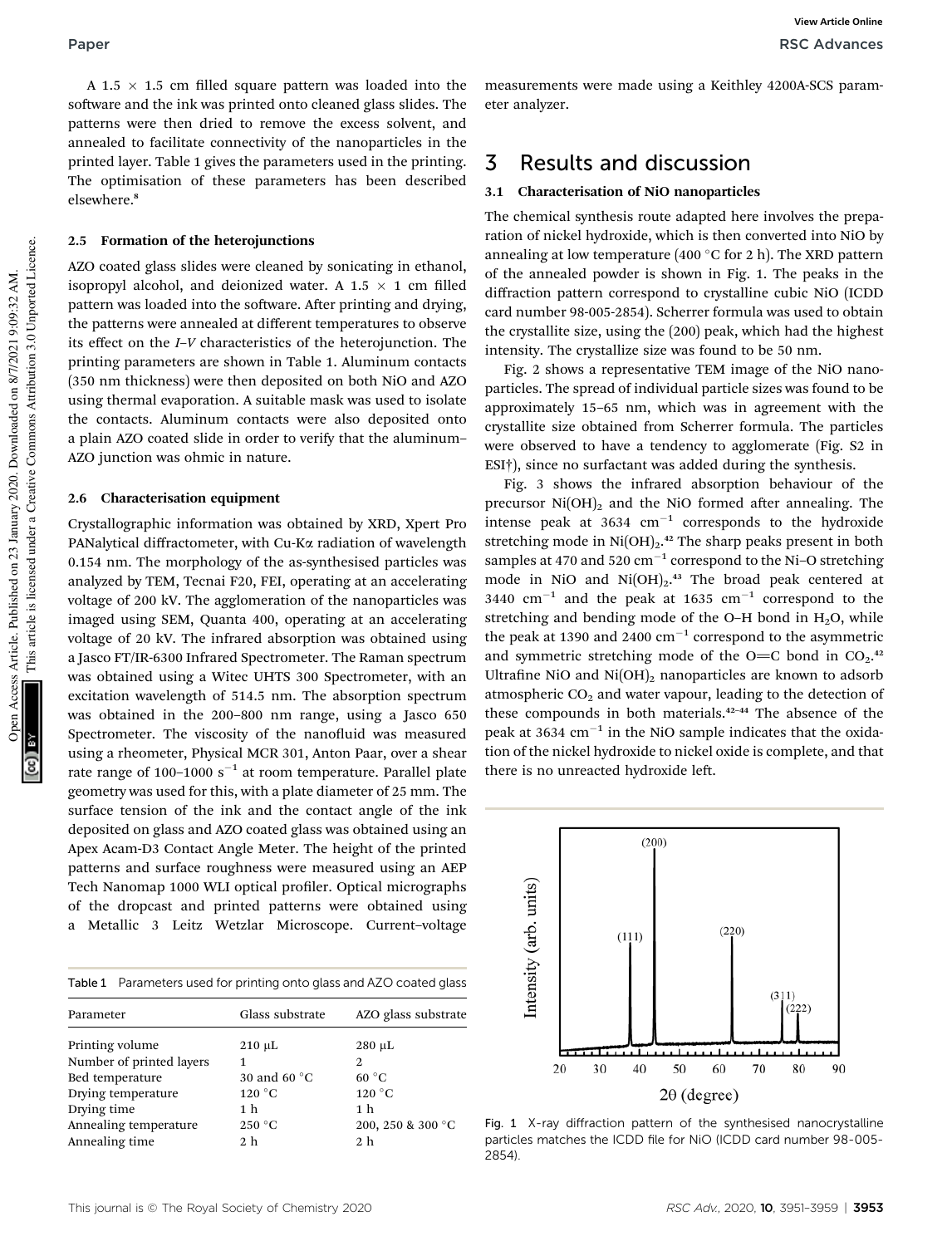

Fig. 2 TEM image of the NiO nanoparticles. Individual particle sizes ranged from 15 to 65 nm, corresponding to the size obtained from Scherrer formula, which was approximately 50 nm.



Fig. 4 Optical absorption spectrum of the NiO nanoparticles. Inset is the Tauc plot, showing a direct band gap of 4.1 eV.

The absorption spectrum of the nanoparticles (Fig. 4) displayed a sharp edge at around 290 nm. The optical gap was obtained from the Tauc plot, where  $(\alpha h\nu)^2$  was plotted against  $h\nu$ , where *h* is the Planck's constant,  $\alpha$  is the absorption coefficient,  $\nu$  is the frequency of the incident light. The Tauc plot (inset in Fig. 4) showed a direct gap value of 4.1 eV, which is in agreement with other reports.<sup>10,45</sup>

Stoichiometric NiO is green in colour, while the annealed powder obtained in this work is black in colour. To understand the nature of defects present in the NiO nanoparticles, Raman spectrum was recorded and is shown in Fig. 5. The intense peak at 498  $\mathrm{cm}^{-1}$  is a defect peak corresponding to Ni vacancies  $(V_{\text{Ni}})$ .<sup>46,47</sup> This agrees with previous studies which indicate that defect rich NiO has a strong first order scattering peak between 400 and 600  $\text{cm}^{-1}$ , and this scattering mode is absent in stoichiometrically pure NiO.<sup>13</sup> A forbidden phonon mode is observed at 198  $\mathrm{cm}^{-1}.$  This mode is reported to be absent in NiO single crystals, and it arises due to the lowered symmetry of the lattice that occurs as a consequence of defects caused by oxygen

composition. A two-phonon mode is also observed at  $1063$  cm<sup>-1</sup>.<sup>46</sup>

#### 3.2 Ink characterisation

To formulate a stable and printable nanofluid using the NiO nanoparticles, a variety of polar and non-polar solvents were tested. The nanoparticles were dispersed through bath ultrasonication. Hexane and acetone produced dispersions that settled at the bottom of the vessel within 5 s of stopping the ultrasonication, while ethanol and water produced dispersions that were slightly more stable – lasting for nearly 15 s. EG, however, produced dispersions that did not settle for several weeks. EG has been previously used to make printable inks, owing to its high viscosity and boiling point.<sup>48</sup>–<sup>50</sup> Furthermore, upon settling, the nanoparticles can be re-dispersed in the medium and reused, without loss of functionality. Hence, EG was chosen as the medium to produce the NiO dispersion. No



Fig. 3 Fourier-transform infrared response of the precursor  $Ni(OH)_{2}$ and annealed NiO nanoparticles shows that the oxidation from hydroxide to oxide is complete by annealing at 400  $^{\circ}$ C for 2 h.



Fig. 5 Raman spectrum of the NiO nanoparticles. There is a strong defect peak at 498  $cm^{-1}$ , corresponding to Ni vacancies in the particles.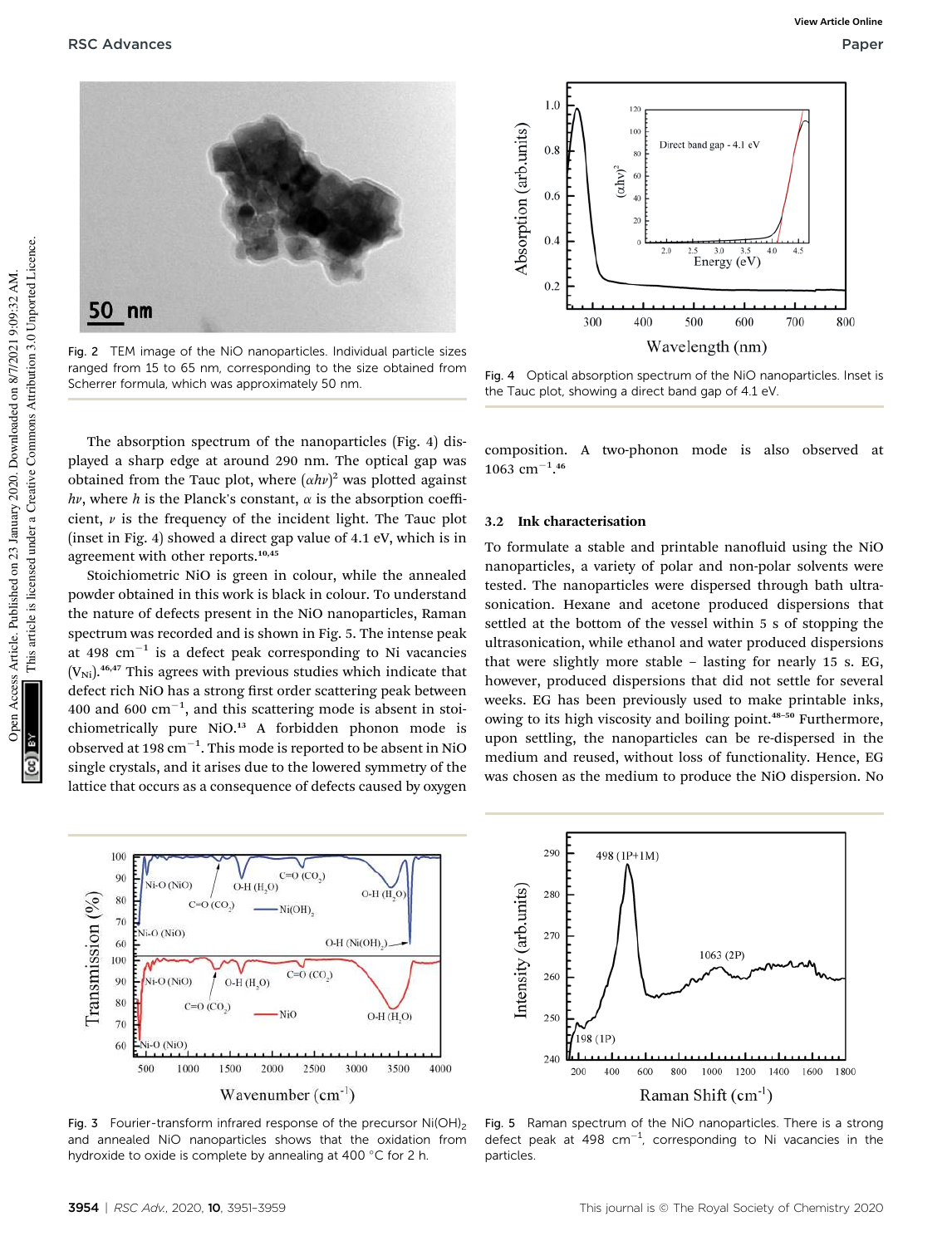surfactants were used in the formulation of the NiO ink. This is because surfactants tend to affect the electrical conductivity of the printed pattern and need to be removed post printing, either by annealing or by the use of specific chemical treatments. NiObased inks have been fabricated through bath and probe ultrasonication using mixtures of solvents, such as propylene glycol, isopropanol and propanol, but these tend to have millimetre sized inhomogeneities while printing or are not printable.<sup>51</sup>

The rheological properties of the nanofluid are important for its use as a printable ink. The surface tension of the formulated ink was found to be  $45.9 \pm 0.2$  mN m<sup>-1</sup>. This lies within the range of optimal surface tension of inks used in DOD systems, which is 30–60 mN  $m^{-1}$ .<sup>7</sup> NiO-inks with surface tension values outside this permissible limit tend to spread outside the bounds of the desired pattern.<sup>37</sup>

Fig. 6 shows the shear stress *versus* shear rate plot for the NiO nanofluid. The plot is linear, characteristic of Newtonian fluids, and the slope gives the viscosity, which was found to be 22.4  $\pm$ 0.3 mPa s. This is slightly higher than the normal range for use with DOD systems, *i.e.* between 1 and 20 mPa s.<sup>52</sup>

The viscosity and surface tension values can be used to calculate a dimensionless number called the Ohnesorge number (Oh), which represents the ease of droplet formation from a nozzle during inkjet printing.<sup>9</sup> It is defined as

$$
\text{Oh} = \frac{\eta}{\sqrt{\rho \sigma l}} \tag{1}
$$

where  $\eta$  is the dynamic viscosity of the ink (22.4 mPa s),  $\rho$ represents its density (1.3 g cm $^{-3}$ ),  $\sigma$  represents the surface tension  $(45.9 \text{ mN m}^{-1})$  and *l* is the nozzle diameter of the printer. The inverse of the Ohnesorge number is called the *Z* number  $(Z)$ . *Z* must lie between 1 and 10 to be printable.<sup>53</sup> For low *Z* values, the highly viscous nature of the fluid does not allow drop ejection from the nozzle, and for high *Z* values, excessive satellite droplet formation is observed. Commercial inkjet printers have nozzle diameters ranging from  $10 \mu m$  to  $150$ 



Fig. 6 Shear stress vs. shear rate measurement of the NiO nanofluid. The fluid exhibits Newtonian behaviour and the viscosity, calculated from the slope of the plot, was found to be  $22.4 \pm 0.3$  mPa s.

 $\mu$ m.<sup>54</sup> For a printer with a nozzle diameter of 10  $\mu$ m, the ink we formulated has a *Z* value of 1.09, and for a nozzle diameter of 150 mm, we get a *Z* value of 4.22. Both are well within the printable range. Therefore, the NiO ink produced here is jettable through standard commercial inkjet printers.

#### 3.3 Characterisation of the dropcast and printed patterns

Contact angle is an important parameter in determining the fidelity of the printed patterns. If the ink is hydrophobic, it would not wet the substrate. However, too low a contact angle would mean that the ink would spread and pattern fidelity cannot be established. The contact angle of the NiO ink on glass was 47.3  $\pm$  0.3 $^{\circ}$ , and on the AZO coated glass substrate was 69.0  $\pm$  0.1°. Thus, both substrates are suitable for printing. Fig. S3 $\dagger$ shows representative contact angle images on a cleaned glass slide and AZO coated glass. Table T1† lists the individual contact angle measurements and the mean and standard deviation. Ten measurements were taken for each substrate and averaged.

The self-assembly of the nanoparticles during drying is also important. During drying, the particles tend to agglomerate at the circumference of the ink drop. This phenomenon is known as the coffee ring effect.<sup>55</sup> This typically results from fluid flow from the center to the drop edge, which is pinned to the substrate, during solvent evaporation. The coffee ring effect can potentially affect the connectivity of the printed nanoparticles, as it causes concentration gradients within the pattern. This effect can be controlled by manipulating the surface tension of the ink or through the bed temperature used in printing.<sup>8</sup> The profiles of the dropcast patterns were observed as a function of the substrate temperature during printing.<sup>9</sup> The coffee ring effect was observed in all samples, and its extent appeared largely invariant with the substrate temperature, as observed in S4 of the ESI.† However, it was observed that lower substrate temperatures favoured "spreading" of the pattern (the pattern occupied a larger surface area and exhibited large variances in particle concentrations) while higher substrate temperatures showed patterns with high particle concentrations in small areas, indicating that the latter is more suitable for achieving optimal connectivity (and hence conductivity) within a desired area.†

The morphology of the patterns printed on glass slides appeared to be invariant with the temperature of printing. However, upon annealing, it was found that patterns printed at lower temperatures (30 and 40  $^{\circ}$ C) exhibited a proclivity to form cracks in the printed film. This was not observed with the patterns printed at higher temperatures (50 and 60  $^{\circ}$ C). This is visualized in the optical micrographs in Fig. 7. It is expected that the spreading of the pattern at lower substrate temperatures causes specific regions of low particle concentration, which get accentuated by the sintering process into visible cracks. Based on this, the optimal bed temperature for deposition was fixed at 60 °C.

The ink did not wet the AZO coated glass as effectively as plain glass, as evidenced by comparing the contact angles. To ensure connectivity of the NiO nanoparticles while printing on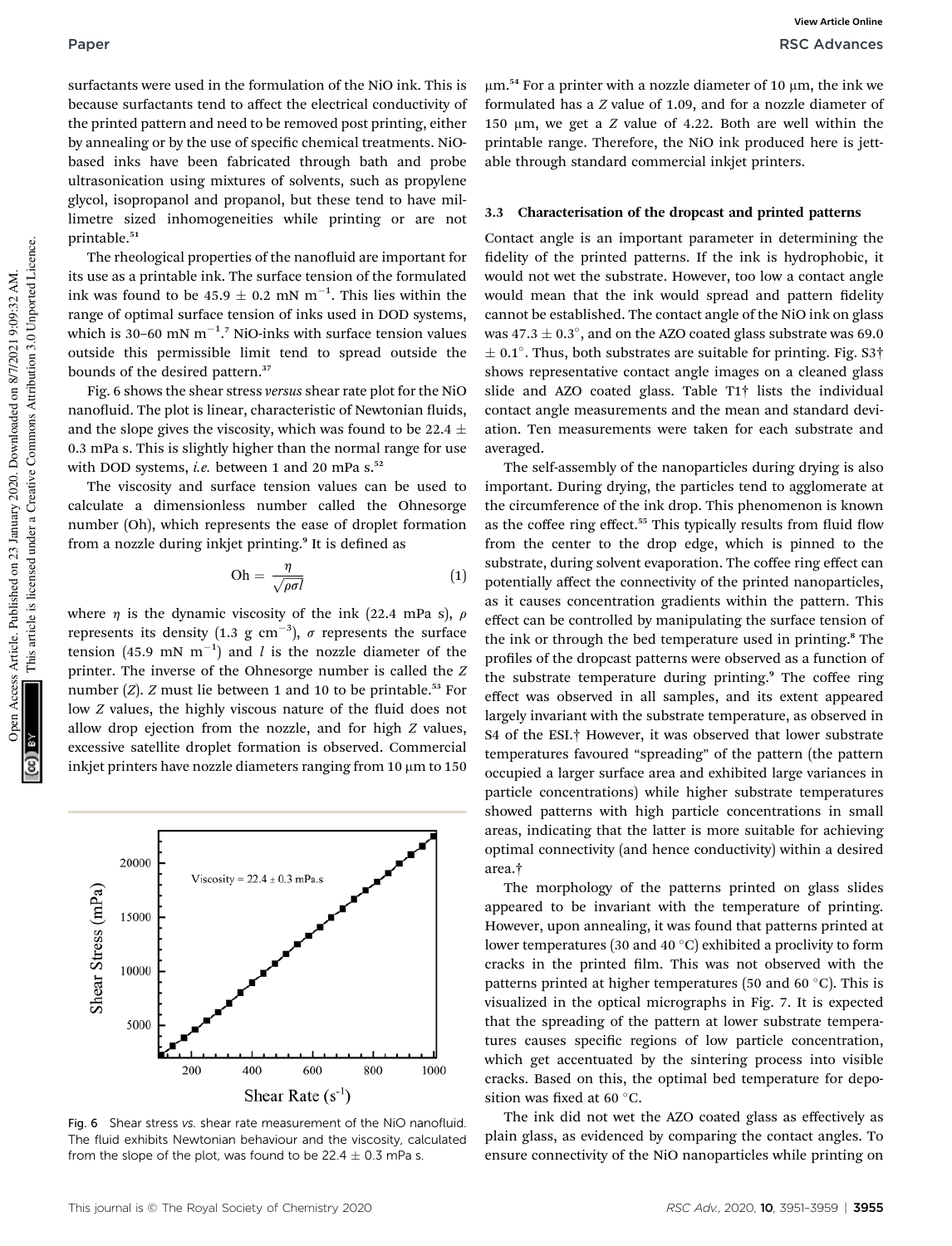

Fig. 7 Optical micrographs, taken at a magnification of  $50\times$ , show segments of the printed square patterns on glass. (a) Printed at 30 °C, before annealing. (b) Printed at 30 °C, after annealing. (c) Printed at 60 °C, before annealing. (d) Printed at 60 °C, after annealing. Less cracks are visible in the pattern printed at higher temperature.

AZO coated glass, the printing was done in two passes instead of one. Table 2 shows the thickness and surface roughness of the printed patterns on the glass and AZO coated substrates after printing and subsequent annealing. The thickness of the printed patterns on glass and on AZO coated glass was found to be largely invariant with the temperature. The surface roughness reduced with increasing printing substrate temperature, as observed with the samples printed on glass. The sample printed on AZO coated glass and annealed at 250 °C was observed to have the most uniform surface.

#### 3.4 Electrical characterisation of the heterojunction

Fig. 8 shows the fabricated heterojunction after printing NiO, drying, annealing, and deposition of aluminum contacts. The dimensions were kept constant across different devices. Fig. 9 shows the current–voltage characteristics of the devices annealed at 200, 250, and 300 $\degree$ C. The aluminum-AZO junction was found to be ohmic, as seen in the inset in Fig. 9. The NiO– aluminum junction is also known to exhibit ohmic behaviour.<sup>56</sup>

Rectification is observed for all three annealing temperatures. Its extent was studied by plotting the ratio of the magnitude of the forward bias current to the reverse bias current as a function of the bias voltage. This is shown in Fig. 10. The best rectification was obtained at an annealing



Fig. 8 Picture of the device. The components are: (1) printed p-type NiO layer (1.5  $\times$  1 cm) (2) n-type AZO coated glass (2.5  $\times$  2.5 cm) (3) and (4) aluminum contacts (6 mm diameter and spaced 12 mm apart). Inset graphic shows a cross-sectional representation of the device structure.

temperature of 250 °C, and the lowest was observed at 300 °C. The rectification ratio of the sample annealed at 250  $\degree$ C (in the thousands) is one or two orders of magnitude higher than those previously reported for solution-processed NiO–ZnO systems.<sup>57-59</sup> The device annealed at 300 °C showed an increased leakage current and the lowest extent of rectification. This can be attributed to shorting of the circuit due to crack formation at higher annealing conditions. To test this, we measured the resistance of the bare AZO substrate, as a function of temperature. The data is shown in Fig. S5 of the ESI.† The increase in resistance of the AZO films occurs due to dewetting and crack formation in the film due to the annealing. Cracks also form in the printed NiO films leading to short-circuiting of the film when Al is deposited over it, causing hindered performance and increased leakage current.

To further understand the electrical behaviour, the *I*–*V* plots were curve fitted with the equation for current in a pn junction with an internal resistive component

$$
I = I_0 \exp\left[\frac{q(V - IR)}{\eta kT}\right]
$$
 (2)

where *I* is the forward bias current,  $I_0$  is the reverse saturation current, *V* is the applied voltage, *R* is the series resistance of the junction,  $\eta$  is the diode ideality factor and *T* is the temperature  $(300 \text{ K})$ .<sup>60</sup> The junction barrier height was obtained by modeling  $I_0$  using the following equation<sup>61</sup>

|                  | Table 2 Surface roughness and thickness of the printed films |                  |                                   |                     |                             |
|------------------|--------------------------------------------------------------|------------------|-----------------------------------|---------------------|-----------------------------|
| Substrate        | Printing $T$ ( $^{\circ}$ C)                                 | Number of passes | Annealing $T$ ( $\rm ^{\circ}C$ ) | Thickness $(\mu m)$ | Surface roughness $(\mu m)$ |
| Glass            | 30                                                           |                  | 250                               | $1.12 \pm 0.66$     | $0.66 \pm 0.36$             |
| Glass            | 60                                                           |                  | 250                               | $1.01 \pm 0.28$     | $0.18 \pm 0.04$             |
| <b>AZO Glass</b> | 60                                                           | 2                | 200                               | $1.10 \pm 0.13$     | $1.01 \pm 0.18$             |
| <b>AZO Glass</b> | 60                                                           | 2                | 250                               | $1.15 \pm 0.31$     | $0.66 \pm 0.04$             |
| AZO Glass        | 60                                                           | 2                | 300                               | $1.14 \pm 0.32$     | $1.31 \pm 0.19$             |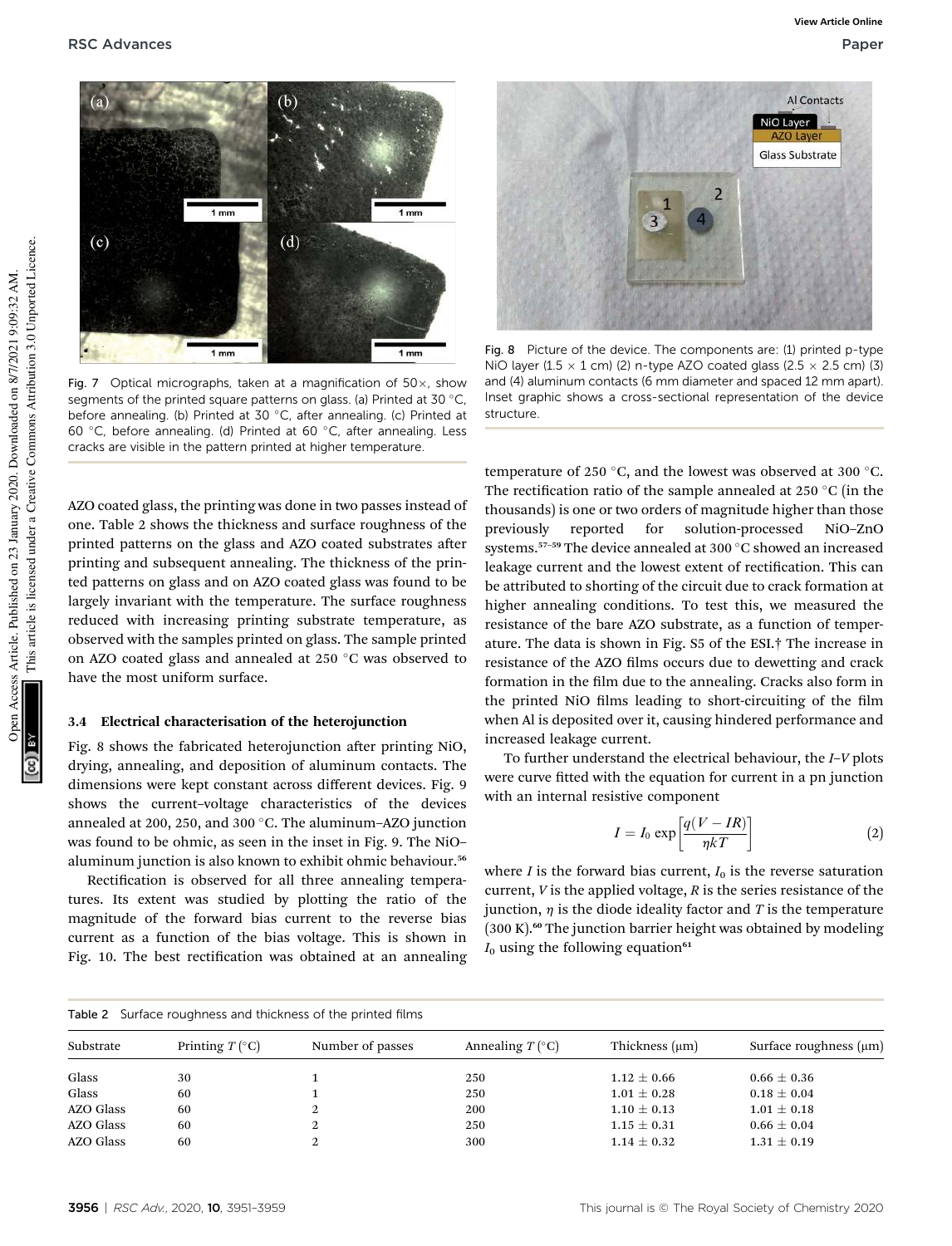

Fig. 9 Current–voltage characteristics of the devices annealed at different temperatures. All three samples exhibit rectification arising from the junction between NiO and AZO. The inset figure shows the current–voltage characteristics of the AZO–Al junction, which exhibits ohmic behaviour.



Fig. 10 Extent of rectification vs. voltage for devices annealed at 200, 250 and 300  $^{\circ}$ C, plotted as a ratio of the forward to reverse bias currents, as a function of applied voltage. The rectification is maximum for the sample annealed at 250  $^{\circ}$ C

$$
I_0 = AA^*T^2 \exp\left(\frac{-q\phi_B}{kT}\right) \tag{3}
$$

Here, *A* is the diode contact area, *A*\* is the Richardson constant and  $\phi_B$  is the barrier height of the junction. The values of the curve fit parameters and  $\phi_B$  are shown in Table 3.



Fig. 11 Norde's function plotted for samples annealed at different temperatures. The minimum in the plot (marked by a dot for each curve) is used to calculate the barrier height for the junction.

Similar ideality factors have been reported for solution processed NiO–ZnO systems.<sup>57</sup> NiO–ZnO systems fabricated through radio-frequency magnetron sputtering have been shown to have slightly higher  $\eta$  values.<sup>62</sup> Ideality factors greater than 2 in pn heterojunctions have previously been attributed to non-linearity in the current–voltage behaviour of the metal– semiconductor junctions.<sup>63</sup> However, both the Al-AZO and the Al–NiO junctions have been shown to be ohmic. Therefore, this cannot be the cause for the large ideality factors in our system. Trap assisted recombination and interfacial defects have also been known to cause high ideality factors.<sup>58,64</sup> The NiO nanoparticles were shown to have a high defect density, as observed through its Raman spectrum (Fig. 5). Therefore, defect mediated conduction in the NiO layer and the presence of interface states are likely the origin of the observed ideality factors.

As the current-voltage behaviour exhibited rectification with high ideality factors ( $\eta > 2$ ), a modified version of Norde's method was used to analyze the data.<sup>65</sup> The method is shown through the following equations

$$
F(V) = \frac{V}{\gamma} - \left(\frac{kT}{q}\right) \ln\left[\frac{I}{AA^*T^2}\right]
$$
 (4)

$$
\phi_{\rm B} = F(V_{\rm min}) + \frac{V_{\rm min}}{\gamma} - \left(\frac{kT}{q}\right) \tag{5}
$$

$$
R = \frac{kT(\gamma - \eta)}{qI_{\min}}\tag{6}
$$

| Table 3 Parameters obtained from fitting the $I-V$ curves using eqn (2) and (3) |                 |                |                |                                 |                                      |  |
|---------------------------------------------------------------------------------|-----------------|----------------|----------------|---------------------------------|--------------------------------------|--|
| Annealing $T$ ( $\rm{°C}$ )                                                     | $I_0$ (mA)      | $R(\Omega)$    | n              | $\phi_{\rm B}$ (eV) (curve fit) | $\phi_{\rm B}$ (eV) (Norde's method) |  |
| 200                                                                             | $0.05 \pm 0.02$ | $8.9 + 0.4$    | $11.4 + 0.4$   | 0.65                            | 0.57                                 |  |
| 250                                                                             | $2.59 \pm 0.23$ | $12.8 \pm 0.2$ | $16.9 \pm 0.3$ | 0.55                            | 0.52                                 |  |
| 300                                                                             | $0.62 \pm 0.19$ | $9.6 \pm 1.1$  | $17.4 \pm 1.7$ | 0.59                            | 0.57                                 |  |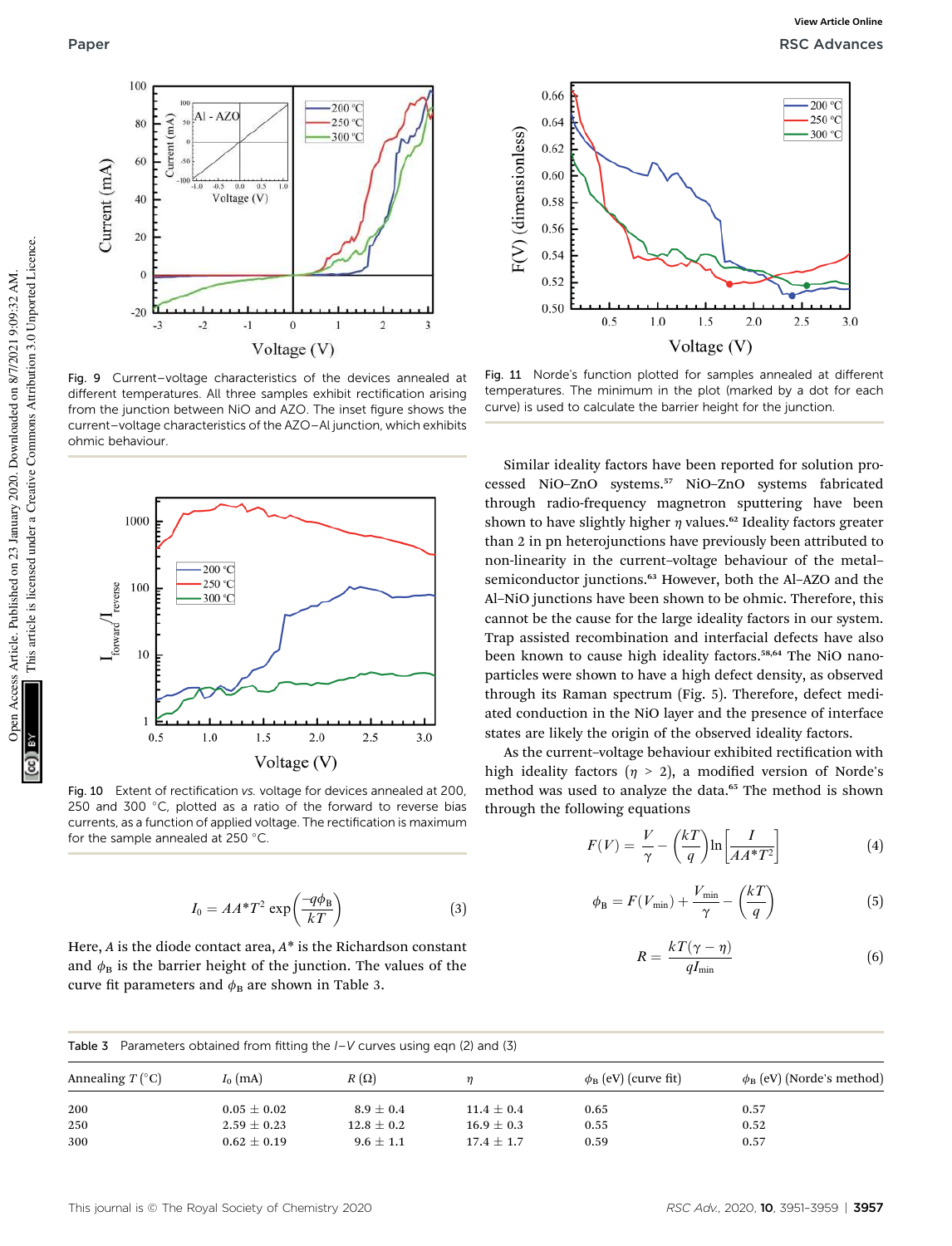Here,  $F(V)$  is Norde's function,  $\gamma$  is an arbitrarily chosen parameter greater than the ideality factor,  $V_{\text{min}}$  and  $I_{\text{min}}$  are the values of *V* and *I* at the minimum of  $F(V)$ .

After identifying the minimum of  $F(V)$ , depicted in the plot in Fig. 11, eqn (5) and (6) were used to calculate the junction barrier heights. The values of  $\phi_B$  are shown in Table 3 and are in good agreement with the values obtained using eqn (3). These values of  $\phi_B$  are very similar to the difference in work functions of NiO (5.2 eV) and AZO (4.65 eV).<sup>41</sup> The  $\phi_B$  value of the junction annealed at 250 °C was in closest agreement with the theoretically predicted value (0.55 eV). The values are also in good agreement with reported values of junction barrier heights for solution processed NiO–ZnO systems.<sup>58</sup>

### 4 Conclusions

Phase pure NiO was synthesised through a bottom-up approach, as confirmed by X-ray diffraction and Fouriertransform infrared spectroscopy. The Raman spectrum of the material revealed a high defect density. The absorption spectrum was studied and the optical gap obtained was in line with previous reports. A stable ink was prepared using bath ultrasonication, with EG as the dispersing medium. The viscosity and surface tension were measured and the calculated Ohnesorge number was within the optimal range for inkjet printing. Dropcast patterns of the ink showed that the ink spread while bring dropcast at lower temperatures, leading to significant inhomogeneities in particle distribution which caused microscopic cracks to form in the film. The contact angle of the ink on glass and AZO-coated glass was found to be optimum for printing. The ink was printed on the AZO-coated glass, and it was observed that the surface roughness was minimal for the devices annealed at 250 °C. A heterojunction was fabricated and aluminum contacts were deposited on the NiO and the AZO layers. The current–voltage response was studied, showing rectifying behaviour, and the annealing temperature for maximum rectification was identified. The ideality factor, series resistance, and barrier height of the junction were calculated through curve-fitting. The junction barrier height was also obtained using Norde's method, and the values were in close agreement with those obtained through curve-fitting and with the theoretically predicted value for NiO–AZO heterojunctions. It was observed that annealing the heterojunction at 250  $^{\circ}$ C formed a junction with the highest extent of rectification. Future work will focus on using these printed heterojunctions for sensing applications.

### Conflicts of interest

The authors declare no competing financial interests.

### Acknowledgements

XRD, TEM, optical, and optical profilometry were done in facilities available in the Department of Metallurgical and Materials Engineering, IIT Madras, while viscosity measurements were done using facilities in the Department of Chemical

Engineering, IIT Madras. Contact angle and surface tension measurements were done with equipment purchased with funds from SERB, New Delhi, India (project number EMR/2016/ 001479) and the PI is Dr Sreeram K. Kalpathy. Absorption spectroscopy, Raman spectroscopy and current–voltage response studies were done in the Department of Physics, IIT Madras. Thermal evaporation of the contacts was done using facilities in the Center for NEMS and Nanophotonics (CNNP), Department of Electrical Engineering, IIT Madras.

### Notes and references

- 1 P. Pattanasattayavong, S. Thomas, G. Adamopoulos, M. A. McLachlan and T. D. Anthopoulos, *Appl. Phys. Lett.*, 2013, 102, 163505.
- 2 J. A. Caraveo-Frescas and H. N. Alshareef, *Appl. Phys. Lett.*, 2013, 103, 222103.
- 3 Z. Wang, P. K. Nayak, J. A. Caraveo-Frescas and H. N. Alshareef, *Adv. Mater.*, 2016, 28, 3831–3892.
- 4 H. Hosono, N. Kikuchi, N. Ueda and H. Kawazoe, *J. Non-Cryst. Solids*, 1996, 198–200, 165–169.
- 5 H. Raebiger, S. Lany and A. Zunger, *Phys. Rev. B: Condens. Matter Mater. Phys.*, 2007, 76, 045209.
- 6 H. Kawazoe, M. Yasukawa, H. Hyodo, M. Kurita, H. Yanagi and H. Hosono, *Nature*, 1997, 389, 939–942.
- 7 S. Sharma, R. Bayikadi and P. Swaminathan, *RSC Adv.*, 2016, 6, 86586–86596.
- 8 K. S. Suganthi, K. Harish, N. M. Nair and P. Swaminathan, *Flexible Printed Electron.*, 2018, 3, 015001.
- 9 L. Nayak, S. Mohanty, S. K. Nayak and A. Ramadoss, *J. Mater. Chem. C*, 2019, 7, 8771–8795.
- 10 H. Sato, T. Minami, S. Takata and T. Yamada, *Thin Solid Films*, 1993, 236, 27–31.
- 11 M. T. Greiner, M. G. Helander, Z.-B. Wang, W.-M. Tang and Z.-H. Lu, *J. Phys. Chem. C*, 2010, 114, 19777–19781.
- 12 S. Lany, J. Osorio-Guillén and A. Zunger, *Phys. Rev. B: Condens. Matter Mater. Phys.*, 2007, 75, 241203.
- 13 R. E. Dietz, G. I. Parisot and A. E. Meixner, *Phys. Rev. B: Solid State*, 1971, 4, 2302–2310.
- 14 D.-P. Chen, X.-L. Wang, Y. Du, S. Ni, Z.-B. Chen and X. Liao, *Cryst. Growth Des.*, 2012, 12, 2842–2849.
- 15 H. Sun, M.-H. Liao, S.-C. Chen, Z.-Y. Li, P.-C. Lin and S.-M. Song, *J. Phys. D: Appl. Phys.*, 2018, 51, 105109.
- 16 M. Tyagi, M. Tomar and V. Gupta, *IEEE Electron Device Lett.*, 2013, 34, 81–83.
- 17 J. H. Park, J. Seo, S. Park, S. S. Shin, Y. C. Kim, N. J. Jeon, H.-W. Shin, T. K. Ahn, J. H. Noh, S. C. Yoon, C. S. Hwang and S. I. Seok, *Adv. Mater.*, 2015, 27, 4013–4019.
- 18 F. Ferreira, M. Tabacniks, M. Fantini, I. Faria and A. Gorenstein, *Solid State Ionics*, 1996, 86–88, 971–976.
- 19 Y. R. Park and K. J. Kim, *J. Cryst. Growth*, 2003, 258, 380–384.
- 20 C.-C. Wu and C.-F. Yang, *ACS Appl. Mater. Interfaces*, 2013, 5, 4996–5001.
- 21 E. Thimsen, A. B. F. Martinson, J. W. Elam and M. J. Pellin, *J. Phys. Chem. C*, 2012, 116, 16830–16840.
- 22 H. Shimotani, H. Suzuki, K. Ueno, M. Kawasaki and Y. Iwasa, *Appl. Phys. Lett.*, 2008, 92, 242107.